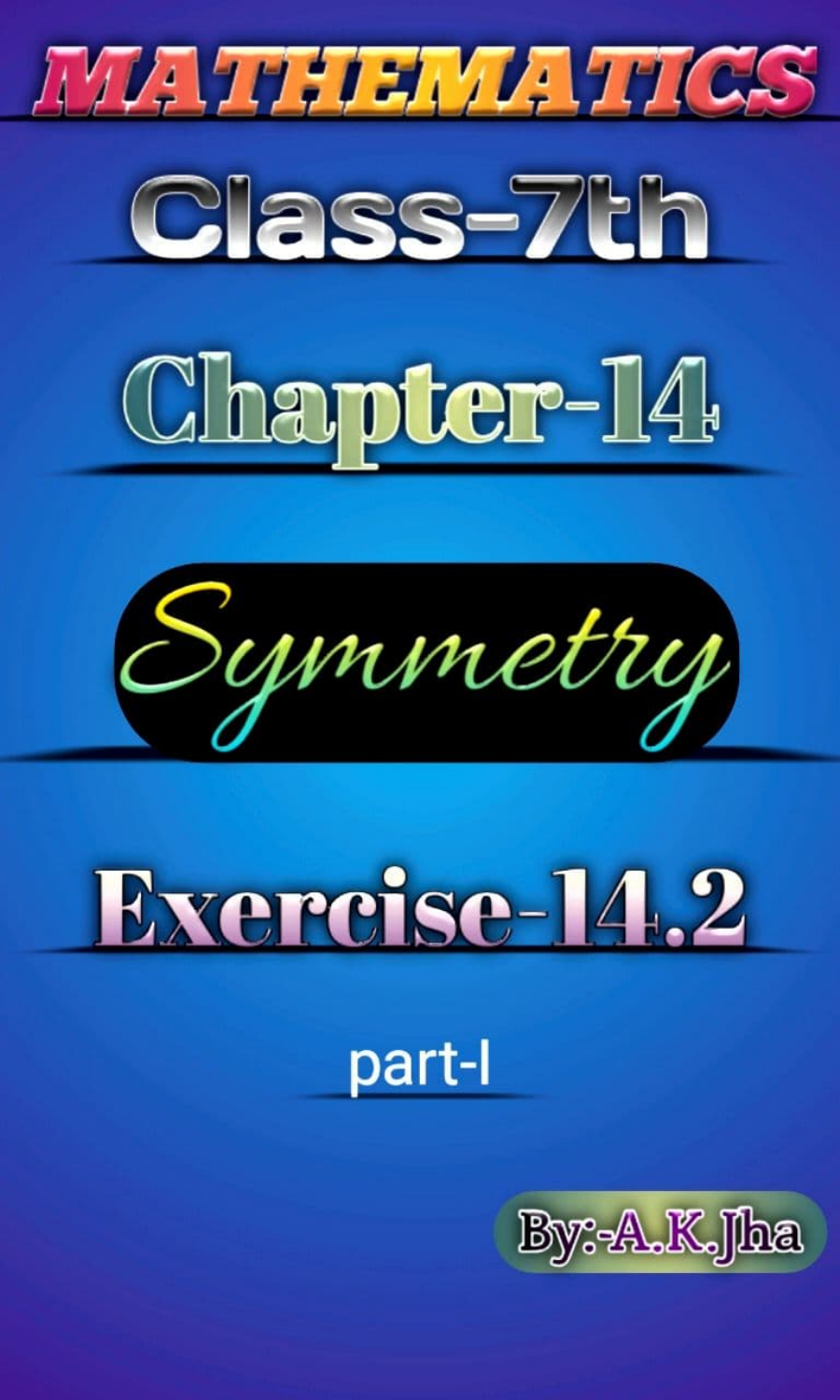## **Mathematics**

 $(Chapter -14)(Symmetry)$ <br>(Class - VII)

### Exercise 14.1

#### Question 1:

Copy the figures with punched holes and find the axes of symmetry for the following:



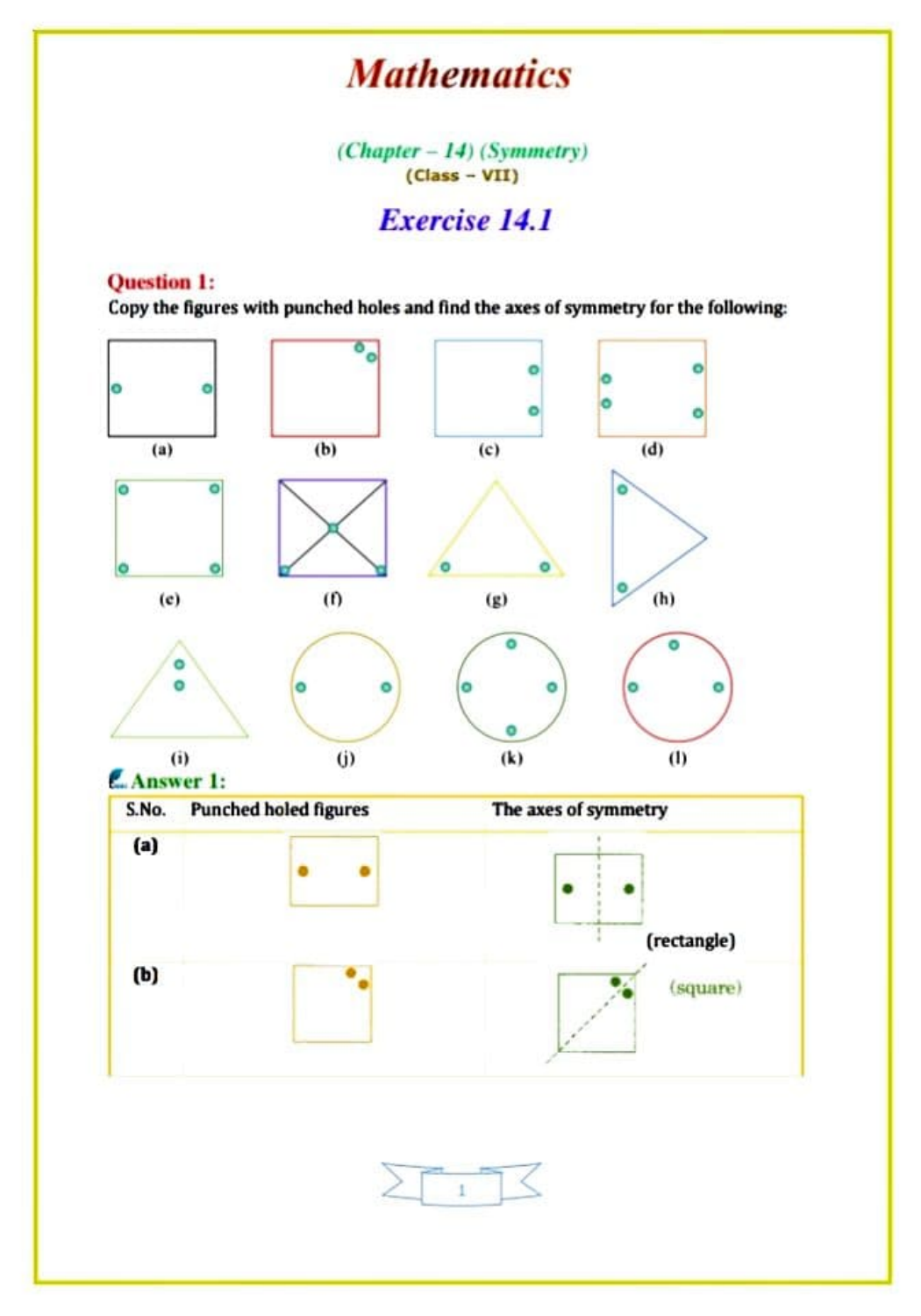

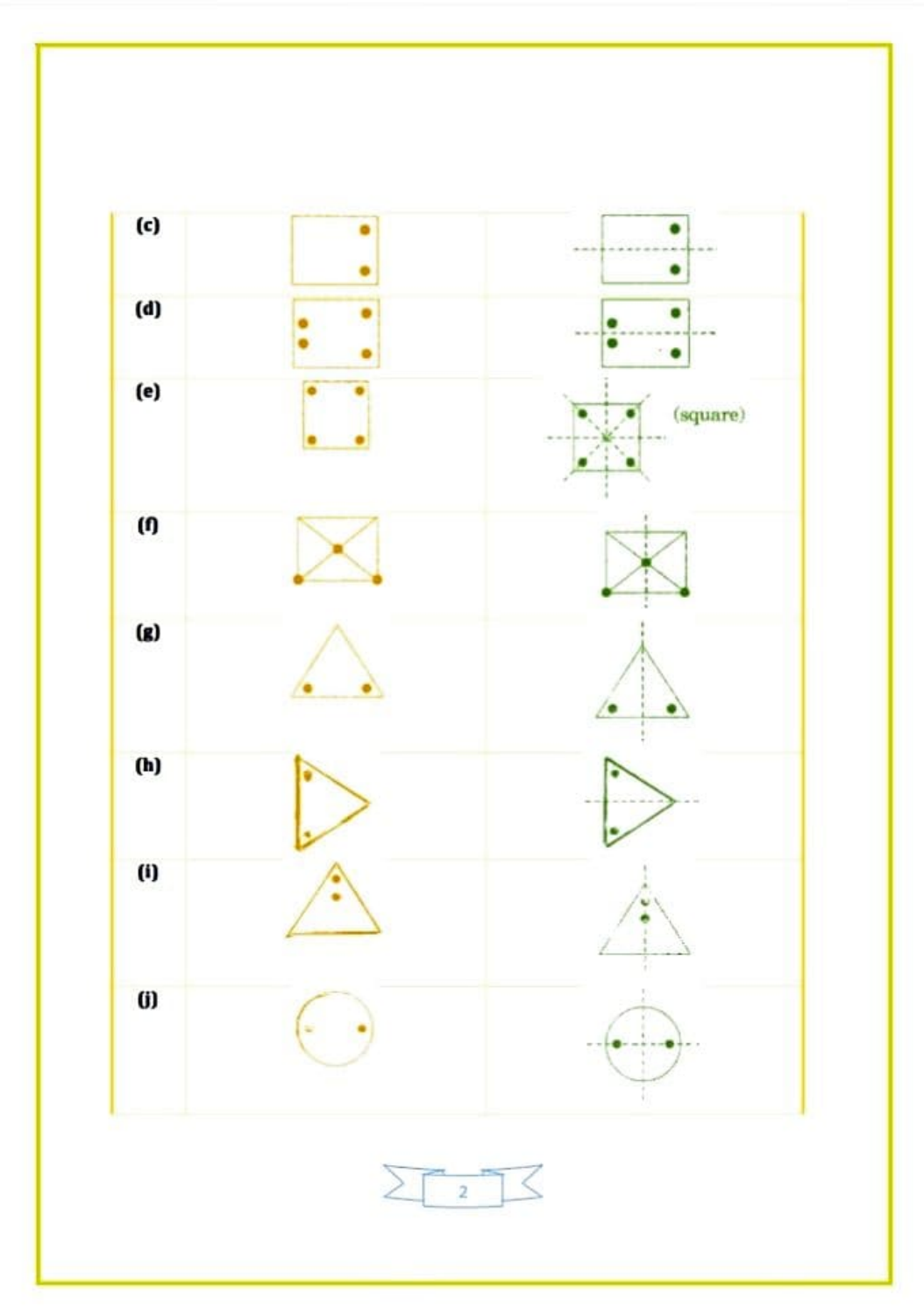

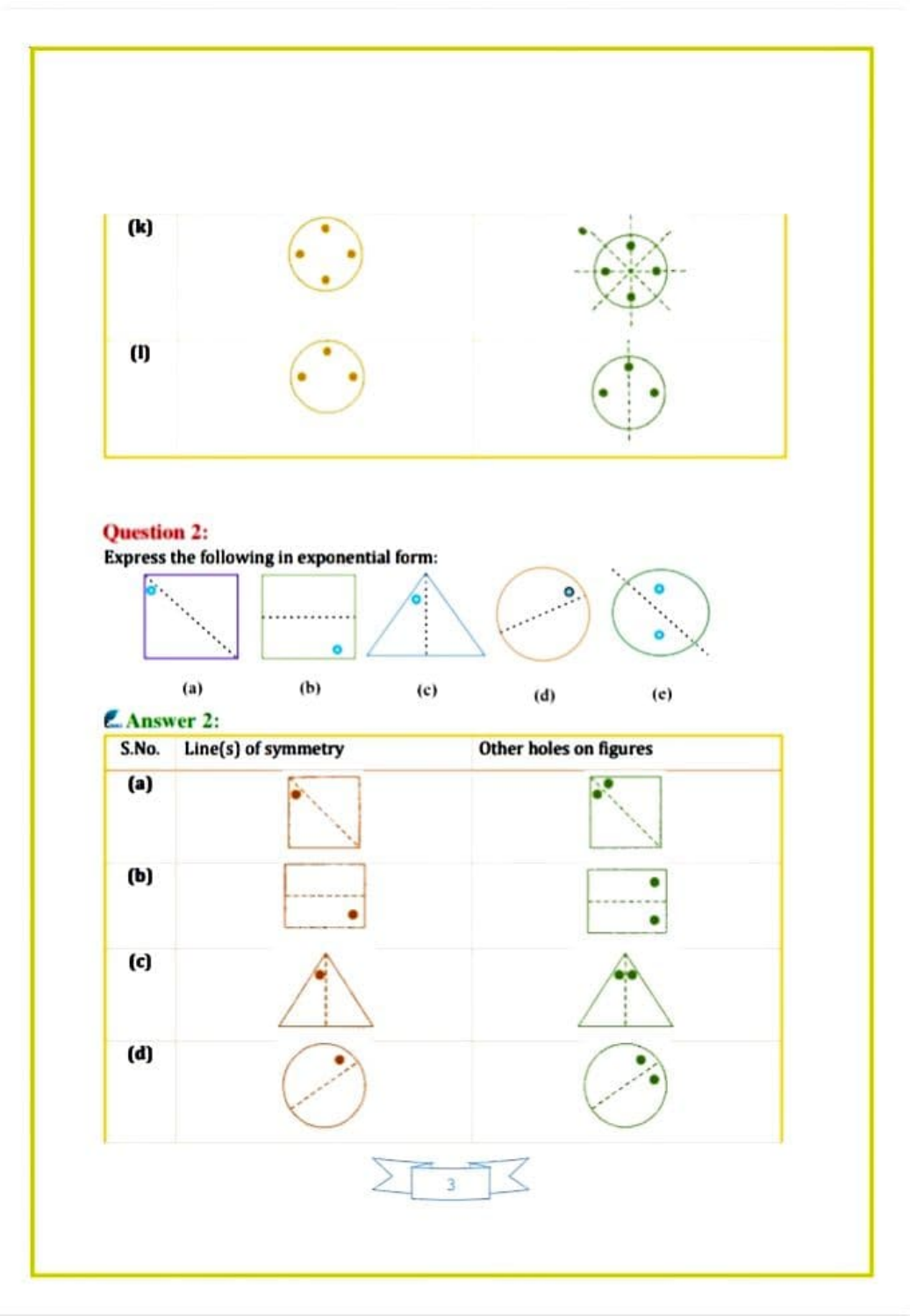

#### Question 3:

In the following figures, the mirror line (i.e., the line of symmetry) is given as a dotted line. Complete each figure performing reflection in the dotted (mirror) line. (You might perhaps place a mirror along the dotted line and look into the mirror for the image). Are you able to recall the name of the figure you complete?



Answer 3:



 $\Delta$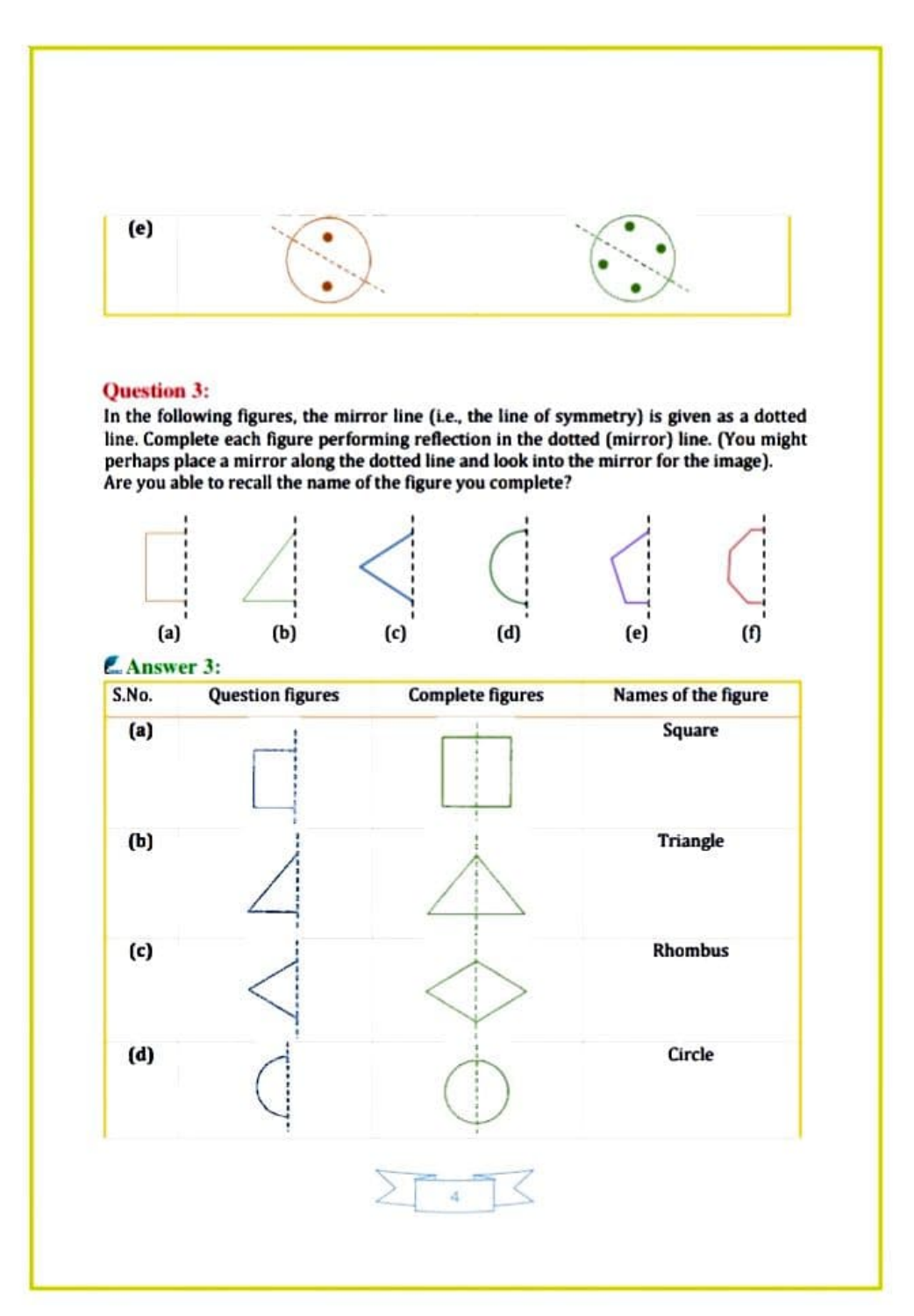

#### Question 4

The following figures have more than one line of symmetry. Such figures are said to have multiple lines of symmetry



Identify multiple lines of symmetry, if any, in each of the following figures: